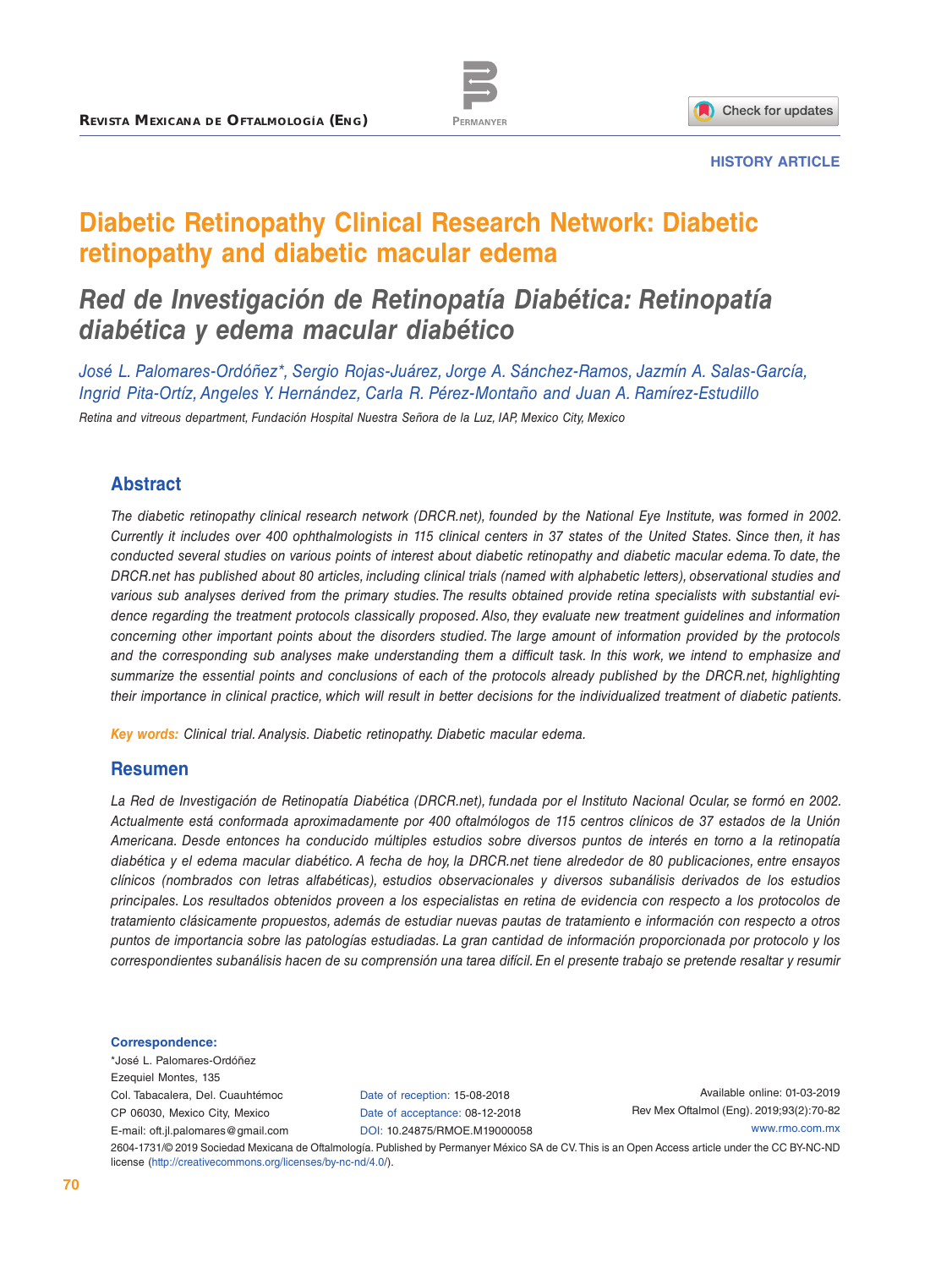*los puntos importantes y conclusiones de cada uno de los protocolos ya publicados por el DRCR.net, y remarcar su impor*tancia en la práctica clínica, lo que resultará en mejores decisiones para el tratamiento individualizado de los pacientes *diabéticos.*

*Palabras clave: Ensayo clínico. Análisis. Retinopatía diabética. Edema macular diabético.*

#### **Protocol A**

The Early Treatment Diabetic Retinopathy Study (ET-DRS) showed that focal or grid photocoagulation reduced the risk of moderate visual loss (MVL) caused by diabetic macular edema (DME) by 50% during three years after its application. The effectiveness of laser could not be completely explained, although it is suggested that the closure of the leak caused by the microaneurysms could be one of the most important mechanisms, at least in part. Subsequently, some clinicians observed a favorable response after the application of focal/grid laser despite not directly impacting on the microaneurysms and, likewise, there were observations of unfavorable effects after excessive applications in areas very close to the fovea. This led to the idea of generating a new treatment schedule different from that proposed by the ETDRS.

Protocol A compared two photocoagulation techniques for the treatment of DME: the modified technique proposed by the ETDRS (direct or grid laser) (group 1) versus a mild macular grid (MMG) technique (group 2). The first intends to reduce the adverse effects observed by scar expansion close to the fovea. The second is an alternative proposed by the DRCR.net, that suggests applying the spots with less power and away from the fovea, with a greater inter-spot distance. Characteristically, the spots must be applied on the apparently healthy retina, avoiding direct application on microaneurysms. Treatment techniques are detailed in [Table 1](#page-2-0).

They randomized 263 patients (323 eyes) with non-treated DME to receive one of the two photocoagulation techniques.

Visual acuity (VA) was analyzed and time-domain optical coherence tomography (TD-OCT) was performed using Stratus 3.0. Standard ETRDS fundus photographs were taken at baseline and at each visit (3.5 months, 8 months and 12 months). Fluorescein angiography (FAG) was taken at baseline and at one year. The photocoagulation technique was repeated at each visit if edema persisted.

The primary objective was to observe changes in several measures of TD-OCT at 12 months. Changes in best-corrected VA (BCVA) were considered as secondary objectives.

As a result, at 12 months it was observed that in the eyes with central macular thickness (CMT) > 250 μm at baseline, CMT had a mean decrease of 88 μm in group 1 versus 49 μm in group 2 ( $p = 0.02$ ). Macular volume decreased 0.8  $mm<sup>3</sup>$  and 0.4  $mm<sup>3</sup>$ , respectively  $(p = 0.03)$ . Mean change in BCVA was  $+0$  letters and  $-2$  letters, respectively ( $p = 0.10$ ).

Lower effectiveness was achieved with the MMG technique compared to the modified ETDRS technique<sup>1</sup>. A subanalysis compared CMT with BCVA before and after treatment and found a modest correlation after treatment with laser photocoagulation. It is highlighted that VA measurement cannot be substituted even though TD-OCT is an important tool in the evaluation. Likewise, it showed that TD-OCT changes, both in the short and long term, are not predictors of VA changes<sup>[2](#page-12-1)</sup>.

When correlating TD-OCT with stereo fundus photographs to evaluate retinal thickness, a weak correlation with VA was observed, as well as a moderate correlation between TD-OCT and fundus photography in evaluating CMT and a slight superiority in the reproducibility, as well as a greater sensitivity of TD-OCT to detect retinal thickness changes<sup>3</sup>.

It was also studied if the extension of DME evaluated by TD-OCT before treatment could explain the initial VA and predict the change in CMT or VA after treatment, but no answers were obtained with the subanalysis<sup>[4](#page-12-3)</sup>.

When evaluating the association between FAG characteristics and VA, TD-OCT and fundus photographs, they concluded that the baseline leakage area is associated with a reduced VA and increased thickness and volume values by TD-OCT at baseline, but no associa-tions with changes at 12 months were found<sup>[5](#page-12-4)</sup>.

## **Protocol B**

In the nineties began the research on the use of various intravitreal agents which may have a beneficial effect in different pathologies, including DME. In 2001 and 2002, the first reports of isolated cases on the use of intravitreal triamcinolone for DME treatment were published, suggesting some effectiveness. Its use began spreading according to surveys of the American Society of Retina Specialists. Since there was not a lot of evidence regarding its safety and effectiveness, it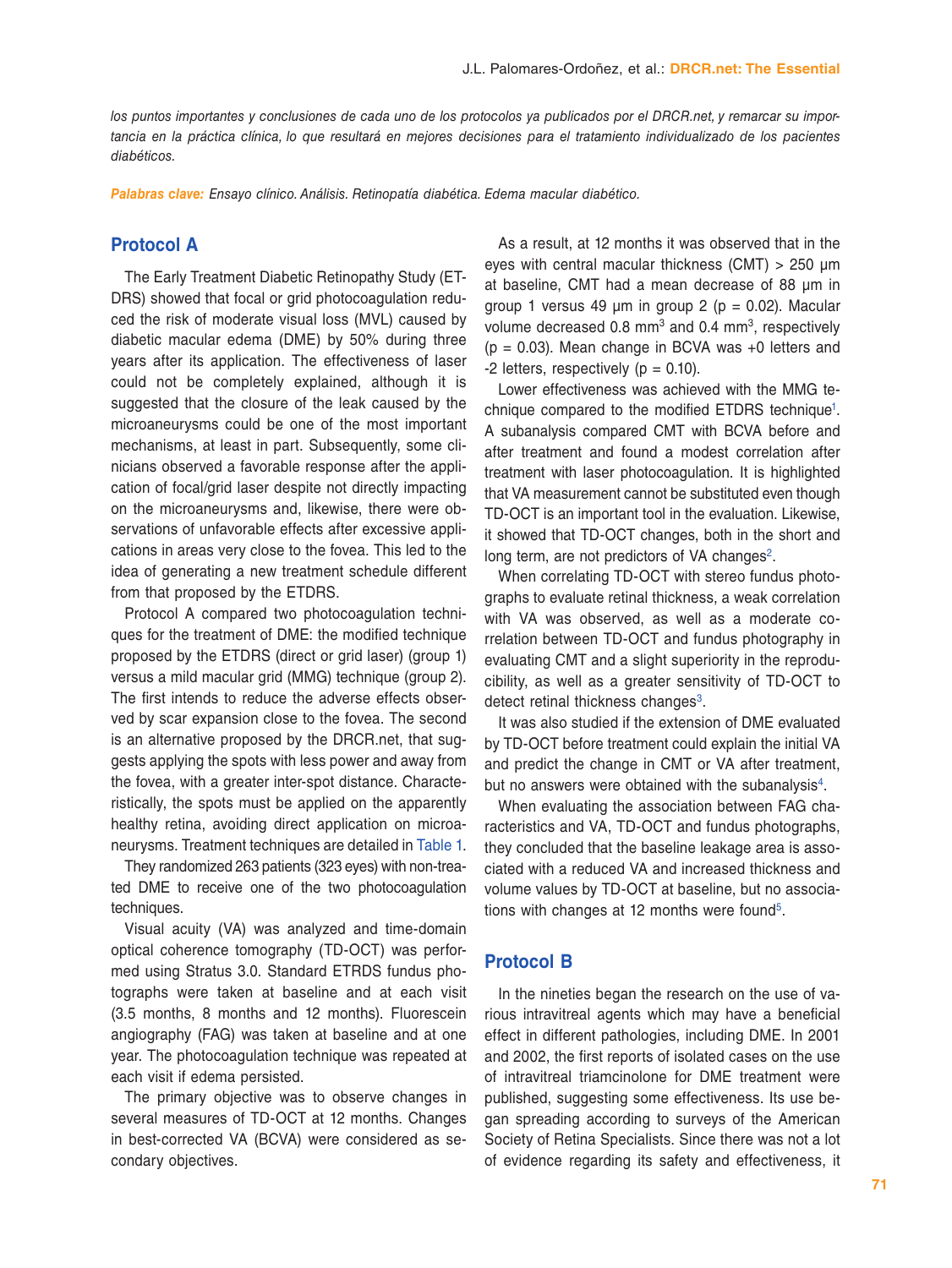<span id="page-2-1"></span><span id="page-2-0"></span>**[Table 1.](#page-2-1)** Comparison of laser photocoagulation parameters for direct macular or modified grid technique proposed by the ETDRS and the mild macular grid technique by the DRCR.net.

| <b>Spot characteristics</b>                                   | <b>Focal/grid photocoagulation (modified ETDRS)</b><br>technique)                                                                                                                        | <b>Mild macular grid</b><br>photocoagulation (MMG-DRCR.net)                                                                                                                            |
|---------------------------------------------------------------|------------------------------------------------------------------------------------------------------------------------------------------------------------------------------------------|----------------------------------------------------------------------------------------------------------------------------------------------------------------------------------------|
| Direct treatment                                              | Directly treat all leaking microaneurysms in the<br>thickened retinal area between 500 to 3,000<br>microns from the macular center (but not<br>within 500 microns around the optic disc) | oes not apply                                                                                                                                                                          |
| Color change of the<br>microaneurysm with direct<br>treatment | Not required, but at least a moderate gray<br>burn, which should be evident on all<br>microaneurysms                                                                                     | Does not apply                                                                                                                                                                         |
| Size of spot with direct treatment                            | 50 microns                                                                                                                                                                               | Does not apply                                                                                                                                                                         |
| Duration time with direct<br>treatment                        | $0.05$ to $0.1$ s                                                                                                                                                                        | Does not apply                                                                                                                                                                         |
| <b>Grid treatment</b>                                         | Applied to all areas of diffuse leakage or<br>non-perfusion within the described area of<br>treatment                                                                                    | Applied to the entire described area for<br>treatment (including non-thickened retina)                                                                                                 |
| Area considered for grid<br>treatment                         | 500 to 3,000 microns superior, nasal and<br>inferior from the macular center, 500 to 3,500<br>microns temporal to the macular center. At<br>least 500 microns away from the optic disc   | 500 to 3,000 microns superior, nasal and inferior<br>from the macular center, 500 to 3,500 microns<br>temporal to the macular center. At least 500<br>microns away from the optic disc |
| Spot size with grid treatment                                 | 50 microns                                                                                                                                                                               | 50 microns                                                                                                                                                                             |
| Duration time with grid treatment                             | $0.05$ to $0.1$ s                                                                                                                                                                        | $0.05$ to $0.1$ s                                                                                                                                                                      |
| Spot appearance with grid<br>treatment                        | Barely visible (light gray)                                                                                                                                                              | Barely visible (light gray)                                                                                                                                                            |
| Inter-spot distance with grid<br>treatment                    | Separation of two burn diameters                                                                                                                                                         | Total of 200 to 300 burns (2 to 3 burn diameters<br>of separation)                                                                                                                     |
| Wavelength of focal or grid<br>treatment                      | Green to yellow wavelengths                                                                                                                                                              | Green to yellow wavelengths                                                                                                                                                            |

was considered important to conduct a randomized clinical trial.

The study consisted in comparing triamcinolone with the then gold-standard proposed by the ETDRS for DME, focal or grid laser photocoagulation.

Patients with DME involving the fovea ( $n = 840$ ) were randomized into 3 groups: 1) 1 mg of intravitreal triamcinolone, 2) 4 mg of intravitreal triamcinolone or c) focal/grid photocoagulation. The patients were treated at the beginning of the study and if necessary, retreated at each visit (with a 4-month interval). The triamcinolone groups could receive rescue laser in case of fulfilling failure criteria.

Those patients with visual impairment of 15 letters or more on two consecutive visits separated by 4 months (MVL) could receive an alternative treatment at investigators discretion (patients in the laser group could receive triamcinolone and those in the triamcinolone groups could receive laser). Results at 4 months showed a greater visual improvement in the 4 mg triamcinolone group compared to the other two; however, at one year of follow-up, there was no significant difference between the three groups.

At 2 and 3 years of follow-up ( $n = 306$ ), there was a greater VA improvement in the laser group compared to the two triamcinolone groups. This difference was not considered attributable to the development of cataracts since the results were consistent when analyzing pseudophakic patients. In addition, CMT decrease was similar in the three groups. This study showed that focal/grid laser has greater long-term benefits compared to intravitreal triamcinolone in patients with DME, in addition to having less adverse effects (increased intraocular pressure and cataract progression) $6,7$  $6,7$ .

## **Protocol C**

Some studies showed variations in retinal thickness due to OCT throughout the day in some patients with DME: it was higher in the morning and lower in the later hours of the day. Because OCT has become the standard tool for the evaluation of DME, it was considered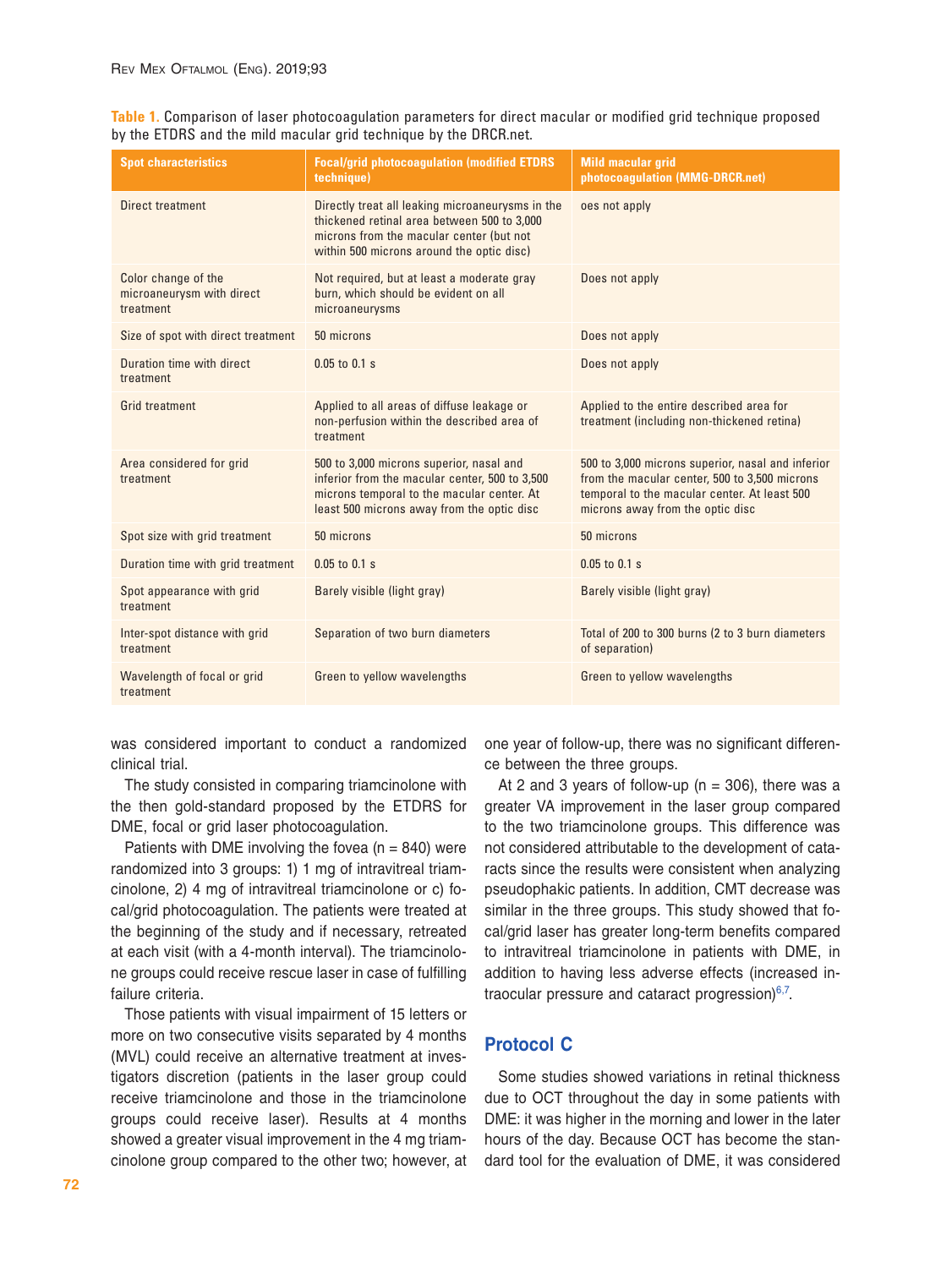important to study its diurnal variation for a more accurate interpretation.

In this study ( $n = 156$ ), the retinal thickness was measured using TD-OCT at the following time points: 8, 10, 12, 14 and 16 h. The average central subfield thickness (CST) at 8 h was 360 μm, with a decrease of 6% (13 μm) at 16 h. In 5 eyes (3%) there was a decrease of more than 25% of the retinal thickness. The retinal thickness change was significantly greater in eyes with the highest retinal thickness at 8 h. In 10% of the eyes there was a gain of more than 10 ETDRS letters and a loss of 10 letters in 6% of the eyes examined. According to the results of this study, it is considered that, although there may be a progressive decrease in retinal thickness throughout the day in patients with DME, these changes are small, occasional, and of little clinical relevance, so they should not be considered for scheduling measurements in clinical trials<sup>[8](#page-12-7)</sup>.

## **Protocol D**

The vitreous humor has been implicated, at least in part, as a cause of macular edema (ME) by various physiological and mechanical mechanisms. Likewise, it was observed that the separation between the vitreous and the retinal surface resulted in a subsequent reduction of the retinal thickness in patients with DME, either by surgery or by spontaneous detachment. Therefore, the DRCR.net performed a prospective observational study ( $n = 87$ ) to evaluate the visual and anatomical results (CMT by TD-OCT) after vitrectomy without concomitant cataract surgery in patients with DME associated with vitreomacular traction (VMT). In addition to vitrectomy, an epiretinal membrane (ERM) peeling was performed in 61% of the cases, internal limiting membrane (ILM) peeling in 54%, panretinal photocoagulation (PRP) in 40%, and triamcinolone injection at the end of the procedure in 64%. Mean baseline BCVA was 20/100 and baseline CMT was 491 μm. At 6 months, there was a mean CMT reduction of 160 μm and 68% of the patients had a reduction of at least 50% in thickness. Thirty-eight percent of the patients showed a gain of ≥10 letters, although 22% presented a loss of ≥10 letters. After 6 months no significant changes were observed.

These results suggest that it is beneficial to consider vitrectomy for the management of DME in eyes with MVL associated with VMT since most of the eyes showed a reduction in CMT and between 28 and 49% of the eyes showed significant visual improvement. It is worth mentioning that between 13 and 31% of the eyes showed significant visual worsening<sup>[9](#page-12-8)</sup>.

When analyzing the associated factors in those eyes that showed the greatest VA gain, it was observed that VA gain occurred in eyes with the worse initial BCVA and in those with an ERM peeling, so it is suggested that ERM peeling could be beneficial. The presence of vitreoretinal interface abnormalities is associated with a greater reduction in CMT but without significant differences in the final BCV[A10](#page-12-9).

## **Protocol E**

Injections of peribulbar corticosteroids were used for the treatment of ME secondary to uveitis, with favorable results, so their efficacy was suggested in DME. It was thought that peribulbar administration had fewer adverse effects than the intravitreal route, which would justify their use specifically in patients with DME and good vision, in whom the risks of intravitreal injections did not justify treatment application. Therefore, a pilot study  $(n = 129)$  was conducted to evaluate the effects of these drugs at the anterior and posterior sub tenon level, with or without adjuvant photocoagulation, in patients with DME and good VA ( $\geq$  20/40). Patients were randomized in 5 groups: 1) focal photocoagulation, 2) anterior subtenon injection of 20 mg triamcinolone, 3) anterior subtenon injection of 20 mg triamcinolone followed by focal photocoagulation after 4 weeks, 4) posterior subtenon injection of 40 mg triamcinolone and 5) posterior injection of 40 mg triamcinolone followed by focal photocoagulation after 4 weeks. The results at 34 weeks of follow-up did not show a significant difference in retinal thickness or VA between the 5 groups, and adverse effects attributable to the injections were reported, such as increased intraocular pressure and palpebral ptosis. In conclusion, peribulbar triamcinolone injections did not show any significant benefit in patients with DME and good VA<sup>11</sup>.

#### **Protocol F**

The DRS and ETDRS studies showed that PRP reduces the risk of severe visual loss (<5/200 in 2 consecutive visits with a 4-month interval), so it became the gold-standard for proliferative diabetic retinopathy (PDR). But this treatment is not innocuous since several complications have been reported (e.g., onset or worsening of ME) and there is not a standardized number of PRP sessions.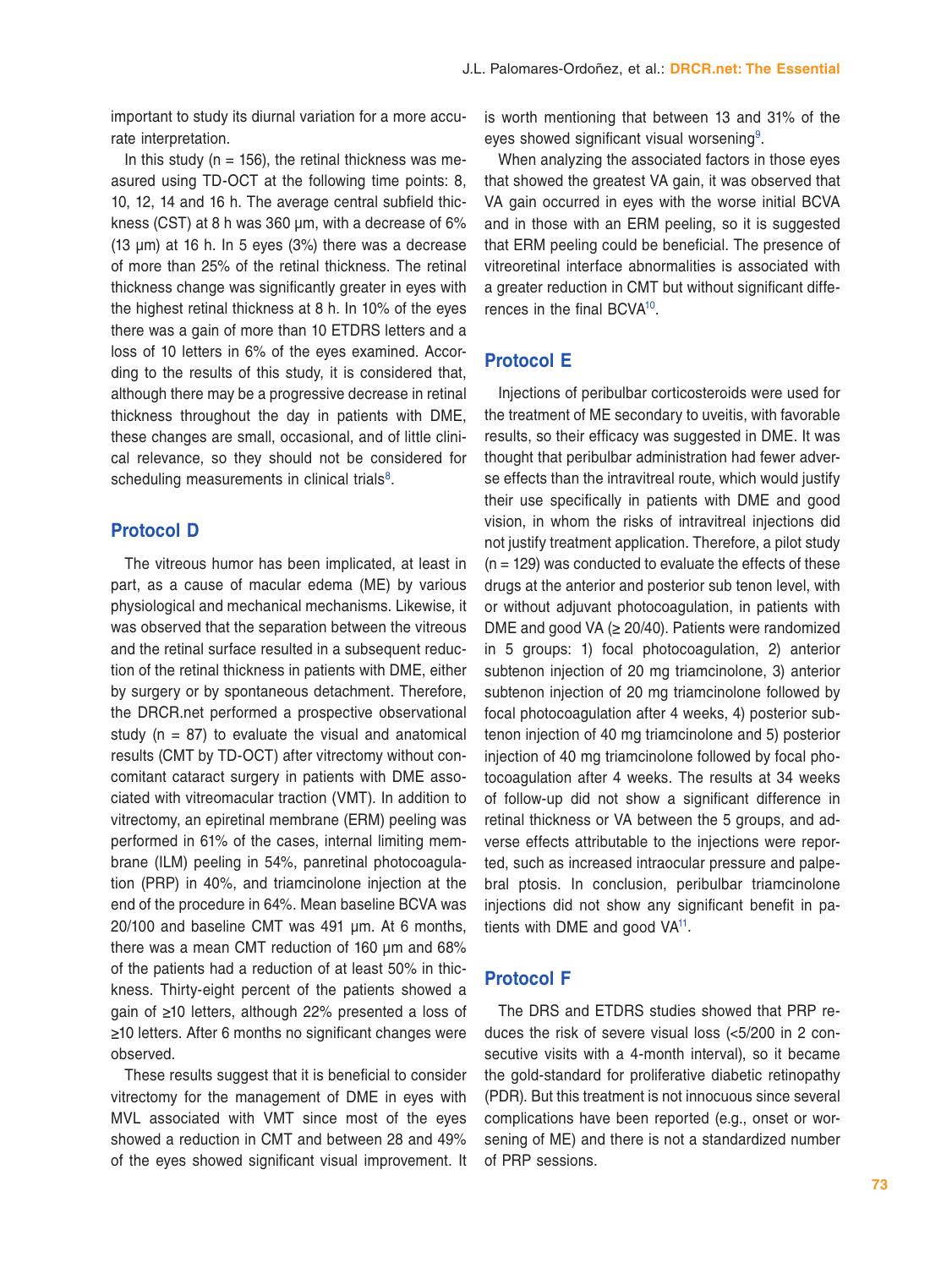The objective was to compare the effects of PRP on DME applied in a single session (group 1) versus 4 sessions (group 2) in patients with early PDR or severe non-proliferative diabetic retinopathy (NPDR) with relatively good VA (>20/32) and CMT < 300 μm by TD-OCT.

In 18%, preexisting ME was determined. During follow-up, retinal thickness tended to increase slightly compared to baseline levels, but CMT was slightly higher in group 1 on the day 3  $(+9 \text{ versus } +5; \text{ p} = 0.01)$ and week 4 (+13 versus  $+5$ ;  $p = 0.003$ ), and at week 34, the difference was reversed, and the thickness was slightly increased in group 2 ( $+14$  versus  $+22$ ;  $p = 0.06$ ). VA results were similar to CMT results. At 34 weeks, VA was slightly worse in group 2 (0 versus -2 letters;  $p = 0.006$ ) compared to baseline. Despite the changes reported by TD-OCT, only one eye in each group required focal/grid laser.

As in other studies reported, the results did not show significant differences in the effect of treatment on VA. No adverse effects were identified in any group. In conclusion, PRP can be safely applied in a single session; however, this study does not provide enough evidence to show superiority when compared to several sessions<sup>12</sup>.

## **Protocol G**

ME is the main cause of MVL in diabetic patients. The diagnosis is clinical and is complemented by macular OCT. The indication to treat clinically significant DME is widely accepted, but the value of identifying subclinical DME is unknown. Subclinical DME with central involvement was defined as macular thickening by TD-OCT from ≥225 to ≤299 μm, but not observed on clinical examination.

In a first study carried out in 2008, the objective was to evaluate CMT by TD-OCT in diabetic patients without diabetic retinopathy (DR) or with mild NPDR (only microaneurysms), without central macular thickening  $(<$ 225  $\mu$ m) and with a VA better than 20/32 (n = 97) and compare it with reference values in a population without retinal disease. The average CMT was  $201 \pm 22$  µm and was slightly higher in men. No other factors, apart from gender, were found associated with an increased central macular thickness. Concluding that in this group of patients, CMT does not differ from the reference values of a population without diabetes and that gender differences must be considered for thickness evaluation $13$ .

An observational study conducted in 2012 ( $n = 43$ ) determined the progression rate from subclinical DME to clinically significant DME (CMT increase of 50 μm or CMT  $\geq$ 300 μm) or DME requiring treatment. At 1 year, 16/43 eyes met the criteria for clinically significant ME. The probability of having a CMT increase at 1 year was 27% and at 2 years was 38%. It was demonstrated that subclinical ME is uncommon (4.8%), but that it has a higher percentage (1/4 to 1/2 to 2 years) of progression to clinically significant ME than that reported by the ET-DRS (25% at 3 years). Monitoring of these patients is suggested because of their high risk of progression $14$ .

## **Protocol H**

Bevacizumab is a humanized monoclonal antibody that inhibits all isoforms of vascular endothelial growth factor A (VEGF-A). It has been widely used off-label for the treatment of DME.

This was the first phase 2 study to evaluate the effect of bevacizumab in DME. One hundred and twenty-one patients were randomized to 5 groups: 1) baseline focal laser, 2) 1.25 mg bevacizumab at baseline and 6 weeks, 3) 2.5 mg bevacizumab baseline and at 6 weeks, 4) 1.25 mg bevacizumab baseline and sham reinjection (placebo) at 6 weeks, or 5) 1.25 mg bevacizumab baseline and at 6 weeks plus focal laser at 3 weeks. The first phase (12 weeks) evaluated the efficacy and the second phase evaluated safety up to 70 weeks. The primary objective was CMT by TD-OCT and BCVA at 24 weeks. Groups 2 and 3 had the greatest reduction in CMT at 3 weeks and improvement of 1 line of BCVA at 12 weeks, compared with the laser group alone, with no differences observed between groups 2 and 3. The combination of laser with bevacizumab showed no short-term benefits, but no adverse effects either. Regarding adverse effects, there was a case of endophthalmitis, two cases of acute myocardial infarction and one event of congestive heart failure. The conclusions were that bevacizumab reduces CMT more quickly while laser reduces it more slowly, but after 3 weeks the effect is similar. There is no short-term difference between both doses in CMT reduction, and the effect of bevacizumab has an initial peak that is stationary, or even decreases, at 3 and 6 weeks, suggesting that 6 weeks is a long time for a second dose. This study was the basis for the subsequent phase 3 studies conducted with bevacizumab<sup>15</sup>.

## **Protocol I**

The benefits of focal or grid laser for the treatment of DME demonstrated by the ETDRS in 1985 were verified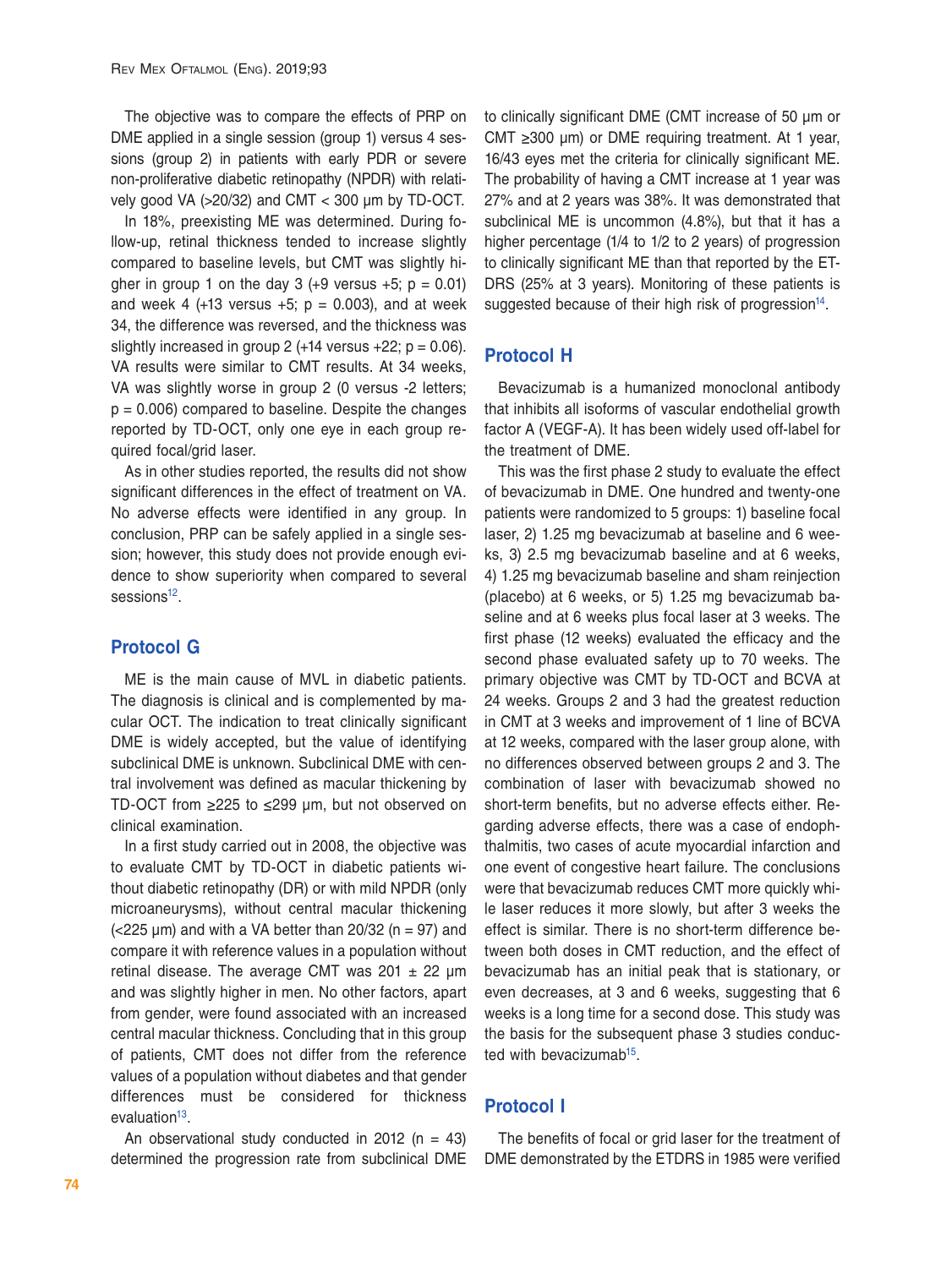by the DRCR.net (protocol B), remaining as the gold standard versus triamcinolone, after excluding the group of phakic patients who developed lens opacity. However, in those patients with a VA  $\leq$  20/40, approximately 20% of those treated with focal or grid laser presented a loss of ≥2 lines. This explains the need for new therapies that could have a greater benefit, such as monoclonal antibodies, either in monotherapy or as adjuvant therapy to photocoagulation.

Protocol I is a multicentric clinical trial in which 854 study eyes were randomized from 691 participants with diagnosis of DME with central involvement. The main objective of the study was to evaluate the effect of ranibizumab or triamcinolone in combination with laser, compared with laser monotherapy, for the treatment of DME<sup>16</sup>.

Subjects were randomized in 4 groups: 1) simulated intravitreal injection plus focal or grid early laser (within 7-10 days) ( $n = 293$ ), 2) 0.5 mg ranibizumab plus early laser ( $n = 187$ ), 3) 0.5 mg ranibizumab plus delayed laser ( $>$ 24 weeks) (n = 188), or 4) 4 mg triamcinolone plus early laser ( $n = 186$ ).

The treatment protocol for laser photocoagulation was administered according to the modified technique of the original protocol proposed by the ETDRS, previously described and used in previous protocols of DRCR.net; while the treatment protocol with the intravitreal agents was carried out in the following way: from the beginning of the treatment until week 16, injections were applied every 4 weeks regardless of VA or macular thickness; from weeks 16 to 20 a monthly application was maintained, except when "success criteria" were met (VA> 20/20, CMT <250 μm); from week 24 to 48, patients with "success criteria" were categorized and treatment was delayed, those with improvement (VA gain of > 5 letters or improvement of CMT <10%) continued monthly injections. Those without improvement were assigned to treatment at the discretion of the investigator and, finally, those with failure (VA loss of 10 letters compared to baseline, CMT > 250μm and without improvement 13 weeks after completing the laser treatment) were assigned an "alternative" treatment at the discretion of the investigator. From week 48, visits were scheduled every 4 months, depending on the case. If treatment had been delayed in previous visits, the follow-up was extended to twice the time of the previous visit, with a maximum interval of up to 16 weeks.

The results from the first year showed the superiority of ranibizumab, either with an early laser (+9  $\pm$  11) or with a delayed laser (+9  $\pm$  12), for improving VA compared to a combined therapy of triamcinolone plus early

laser (+ 4  $\pm$  13) or laser monotherapy (+3  $\pm$  13). The reduction in mean CMT by TD-OCT was similar for ranibizumab or triamcinolone. Likewise, in pseudophakic patients ( $n = 273$ ), the visual improvement was comparable for both therapies $16,17$  $16,17$ .

After 3 years of follow-up, superiority was maintained in the ranibizumab groups with an early or delayed laser, and they presented a difference in mean VA of +2.9 letters in the delayed laser group compared to the early laser group. Likewise, the delayed laser group showed a greater percentage of patients with a gain of  $> 10$  letters (56%) compared with the early laser group  $(42\%)^{18}$ .

The results at 5 years of follow-up showed proportions similar to the initial differences: ranibizumab with early (+7.2 letters) or delayed (+9.8 letters) laser showed a mean difference of  $-2.6$  letters ( $p = 0.009$ ). The subjects of the ranibizumab plus early or delayed laser group required an average of 8 to 9 injections during the 1st year, 3 to 4 during the 2nd year and 1 to 2 during the 3rd year, respectively. For years 4 and 5, the mean number of injections was 0 for both groups.

Likewise, those eyes assigned to the ranibizumab treatment groups had a lower rate of progression from severe NPDR to PDR (8 versus 42%) even when the injection was not applied monthly after week 12, compared to those assigned to the early laser monotherapy group. Therefore, it was also shown a beneficial effect of ranibizumab for the treatment of neovascularization, which suggests that indefinite monthly injections are not necessary to maintain these beneficial effects<sup>19</sup>.

#### **Protocol J**

The worsening of pre-existing DME after PRP is a recognized adverse effect, although infrequent. VEGF has a role in the development and exacerbation of DME, so steroids and anti-VEGF drugs may reduce the exacerbation of pre-existing DME in patients with PDR and severe NPDR.

For this study, 345 eyes were randomized with a VA ≥ 20/320 and DME treated with focal/grid laser and with DR under treatment with PRP, into 3 groups: 1) baseline sham injection at 4 weeks, 2) 0.5 mg ranibizumab at baseline and 4 weeks, and 3) baseline triamcinolone and sham injection at 4 weeks, to evaluate the shortterm effect on DME. At 14 weeks, the mean change in VA was -4  $\pm$  14 letters, +1  $\pm$  11 letters and +2  $\pm$  11 letters in each group, respectively, with a greater proportion of eyes with improvement (> 10 letters) and a lower proportion with worsening (> 10 letters) in groups 2 and 3, respectively. The changes in retinal thickness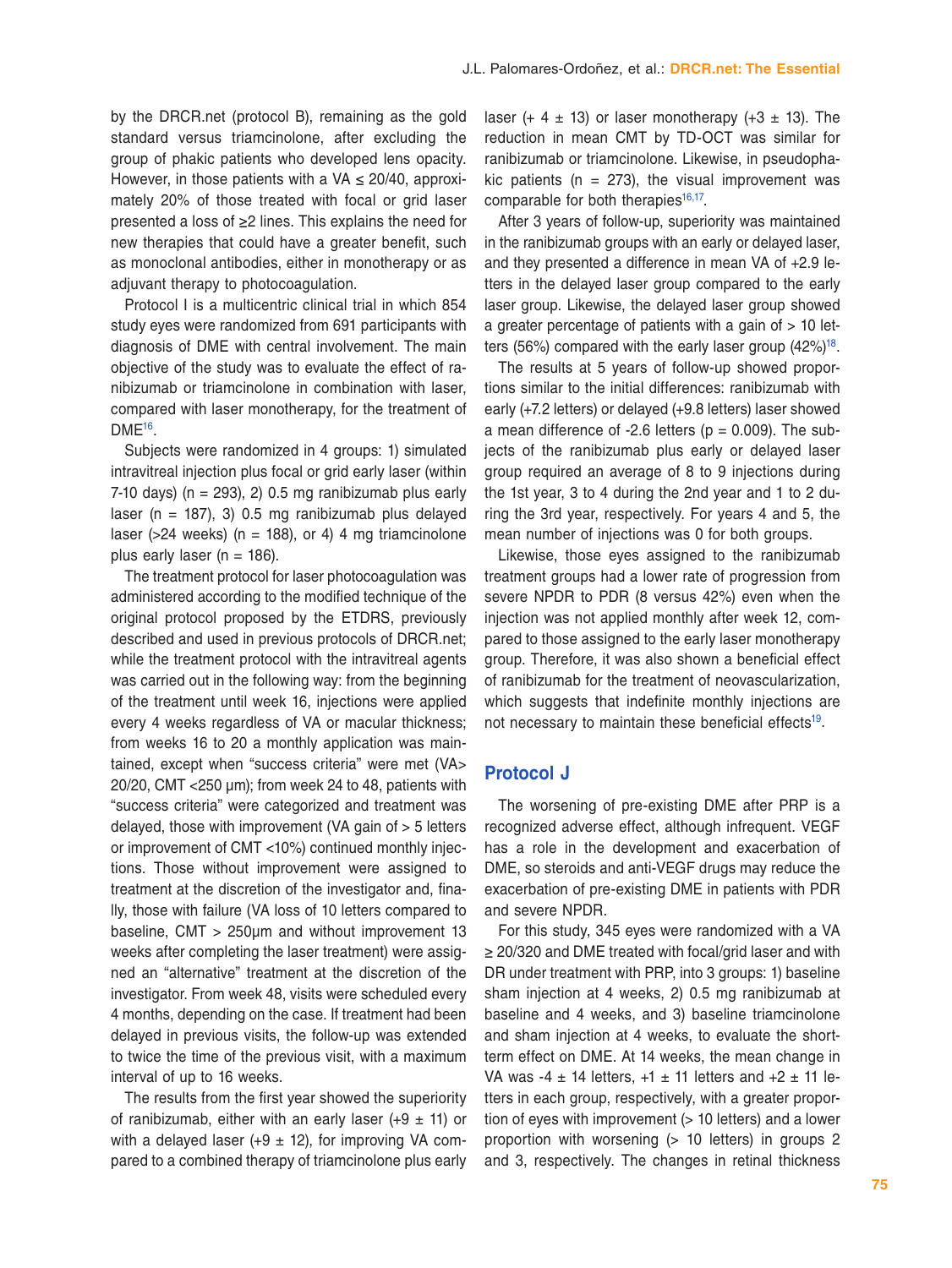paralleled those of VA. Subsequent evaluations at 34 and 56 weeks only aimed to assess long-term safety, although it was observed that differences in VA and CMT did not persist until 56 weeks. This study concluded that the addition of triamcinolone or ranibizumab to focal laser plus PRP, is associated with an increased VA and a greater CMT decrease at 14 weeks but it was not able to determine the long-term benefit of this treatment<sup>20</sup>.

## **Protocol K**

The criteria for retreating with focal/grid laser are an important aspect, and to some extent, there was limited information regarding the results obtained after a single laser session. The ETDRS and the DRCR.net established the criteria for retreatment (persistence of clinically significant ME, identification of one or more treatable lesions that could be the cause of visual loss) at 4-month intervals.

The objective of this study was to determine if CMT reduction associated with a single session of focal or grid laser would persist even after delaying treatment in patients with central involvement of DME after week 16. Treatment consisted in focal or grid laser photocoagulation in 122 eyes with clinically significant ME according to the modified ETDRS technique. From week 16, patients were followed-up every 8 weeks and laser treatment was delayed if they showed a gain of  $> 5$ ETDRS letters or a CMT decrease > 10% compared to baseline.

At week 16, 47% showed a VA improvement. Of these, 48% (26 eyes) had a CMT ≥250 μm and were monitored until week 32. Only 11/26 eyes showed a CMT decrease of > 10% between week 16 to 32, with no need for retreatment.

This study demonstrated that 23 to 63% of the eyes that showed improvement but not a complete resolution of DME at 16 weeks after laser application, will continue to improve without needing retreatment until 32 weeks. This is useful evidence to assess a retreatment schedule<sup>21</sup>.

## **Protocol L**

The ETDRS, in addition to providing solid evidence concerning DR and DME, established a standardized method for the assessment of manual optical refraction and thus BCVA (important research objectives). However, the methodology presents certain difficulties, among which can be highlighted the need for trained personnel, long time for the refraction and significant costs. An alternative to this, facilitated by technological advancement, could be autorefraction.

This study included prospectively 878 eyes of 456 participants from 26 centers. The main objective was to compare the VA obtained after performing automated refraction with different autorefractors versus the manual refraction (MR) performed according to the DRCR.net protocol in patients with visual loss secondary to DME with a wide range of VA (Snellen equivalent better than 20/400). The VA score was determined with the electronic VA test of the ETDRS. All the participants underwent the VA test on three occasions: on measurement with autorefraction and two additional measurements using manual refraction.

The spherical equivalent obtained was similar with both techniques, with a mean difference of 0.00 and a range of -1.75 to 1.13 diopters. But average VA was slightly better with manual refraction. The variability obtained between both techniques (automated refraction versus manual refraction) was considerably higher than between the two manual measurements (p <0.001) and was highly dependent on the autorefractor model. The smallest variability for automated refraction was obtained with the Topcon 8000 series.

The autorefractors used in this study were not able to replace manual refraction, mainly for clinical trials due to the high variability $^{22}$  $^{22}$  $^{22}$ .

#### **Protocol M**

Although it has been established through various studies that intensive glycemic control can reduce the frequency and progression of microvascular complications in individuals with diabetes mellitus (DM), it is clearly difficult to achieve, especially in the long term. Some authors point out obstacles that prevent optimal glycemic control, highlighting the lack of awareness about the potential damage to target organs, cultural aspects, as well as financial limitations, poor access to health services, depression, lack of perseverance and others<sup>[23](#page-12-22)[-26](#page-12-23)</sup>.

The DRCR.net carried out a study in 42 study centers. The objective was to determine whether the combination of personalized risk assessments and diabetes education in an ophthalmology clinic could improve glycemic control in people with diabetes, assessed by glycosylated hemoglobin (HbA1c) with a primary cut-off point at 1 year, extended to 2 years.

Diabetic patients were randomized to two groups: one that received the intervention and the other with control patients treated with standard care. Likewise,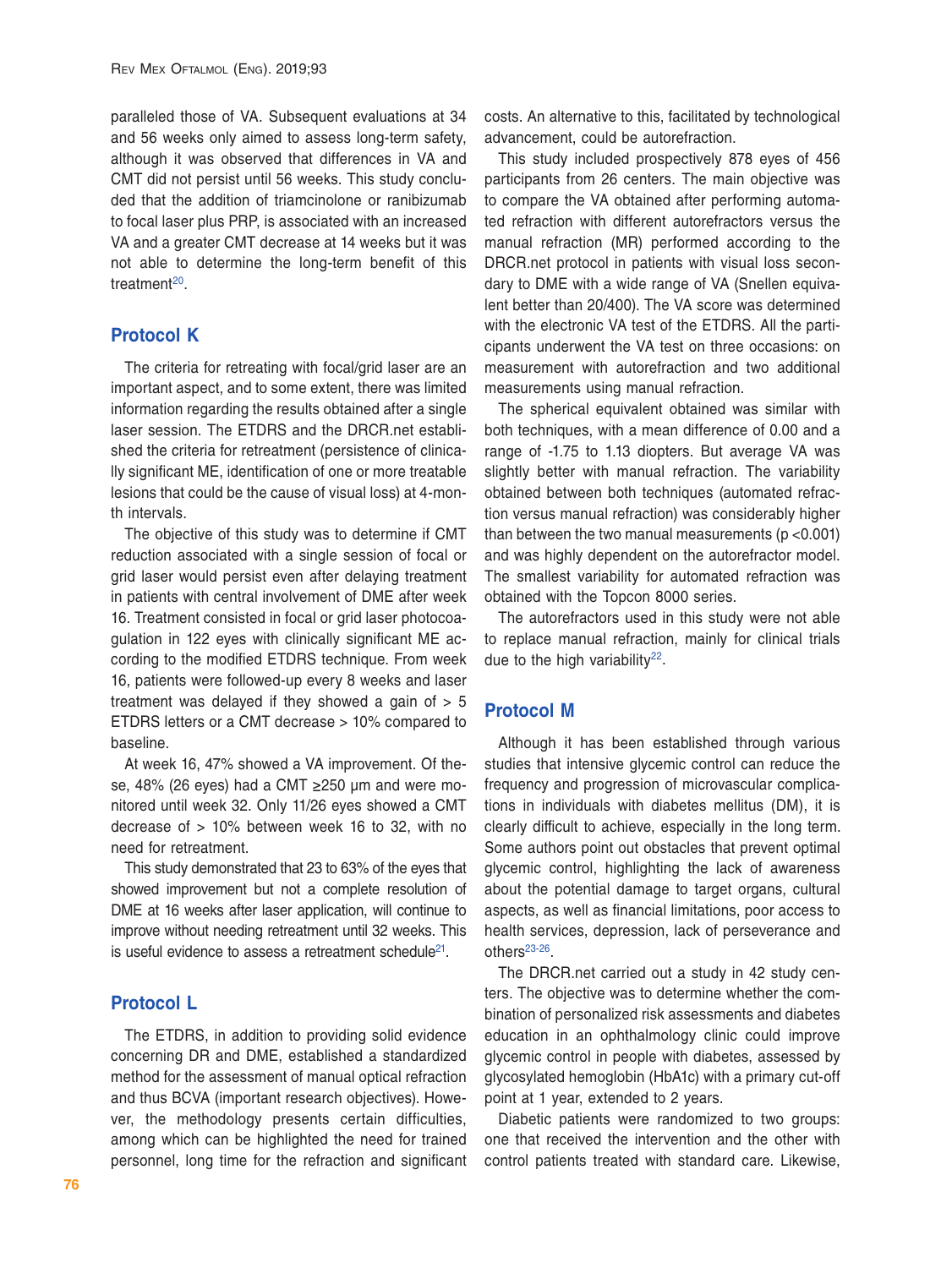each group was subdivided into those with more frequent than annual follow-up and those with annual follow-up. The patients in the intervention group received evaluation and personalized education, which consisted of: a) cut-off point for HbA1c, b) information on blood pressure and the severity of diabetic retinopathy (DR), c) personal risk for DR progression based on HbA1c and type of diabetes, d) a personalized report of the risk of kidney damage and retinopathy based on HbA1c, e) a chart with previous and recent reports of HbA1c, f) instructions to indicate the individual risks encountered and g) supplementary material for the management of diabetes. The patients in the control group were required to complete a minimum an annual visit without receiving more education than usual in the ophthalmological visit.

The mean HbA1c report in patients with more frequent than annual follow-up was 8.3% in the control group ( $n = 502$ ) and 8.6% in the intervention group  $(n = 488)$ , with an annual change of  $-0.1\%$  and  $-0.3\%$ , respectively, while patients with annual follow-up had a mean HbA1c of 8.3% in the control group ( $n = 368$ ) and 8.4% in the intervention group ( $n = 388$ ), with a change of 0.0% and -0.1%, respectively. In conclusion, this study corroborated the difficulty of making a change in the personal behavior of patients, even with adequate education about the pathology and its possible complications, also without presenting differences between annual or more frequent follow-up<sup>27</sup>.

#### **Protocol N**

Vitreous hemorrhage secondary to PDR is considered one of the main indications for vitrectomy in the USA, carried out when the hemorrhage prevents the adequate application of PRP. Despite technological advances in retinal surgery, complications cannot be ignored. Some series of uncontrolled cases suggest that intravitreal antiangiogenics clear vitreous hemorrhage in the short-term so PRP can be applied without requiring vitrectomy.

This study evaluated the effect of intravitreal ranibizumab versus intravitreal saline to determine if ranibizumab increases the clearance rate of vitreous hemorrhage and thus avoids the need for vitrectomy. It was injected at baseline and at 4 and 8 weeks. At 16 weeks, which was the first cut-off point, the probability of vitrectomy was of 12% for the ranibizumab group and 17% for the saline group ( $p = 0.37$ ). The main cause of vitrectomy between weeks 8 and 12 was persistent vitreous hemorrhage and, in a low proportion,

progression to tractional retinal detachment (TRD). There was also a marked improvement in VA, a greater cumulative possibility of PRP completion and a lower recurrence rate of vitreous hemorrhage, suggesting a short-term biological effect of ranibizumab<sup>28</sup>.

Subsequently, in the 1-year analysis, the difference in VA did not persist and there were no relevant clinical differences between both groups, with a slightly greater possibility of PRP completion in the group treated with ranibizumab<sup>29</sup>.

#### **Protocol O**

It is important for clinical practice, as well as in the field of research, to know exactly what is the normal CMT in the eyes of individuals with DM but without DME and to differentiate it from those with DME by OCT.

In a previous study, it was observed that patients with DM without DR or with mild DR, as well as those with DR without DME, have thickness values similar to patients without DM and with apparently normal retinas. All this was determined by TD-OCT (OCT-3, Stratus).

They performed a first study that evaluated the macular thickness of people diagnosed with DM, without DR or with minimal DR using spectral-domain OCT (SD-OCT, Spectralis, Heidelberg Engineering, Inc.).

Comparative measurements between the Spectralis and Stratus of the 9 ETDRS subfields were made, as well as a comparison with a reference database previously reported by the DRCR.net.

CMT mean (n = 122) was  $270 \pm 24$  µm, with the central point in the range of  $227 \pm 25$  µm, and the mean volume was  $8.4 \pm 0.4$  mm<sup>3</sup>. Characteristically, men presented greater thicknesses and greater volumes. In contrast, the Stratus reported a mean CMT of  $199 \pm 24$ μm (71 μm less than Spectralis) and an average volume of 6.7 mm<sup>3</sup>  $\pm$  0.4 mm<sup>3</sup> (1.7 mm<sup>3</sup> smaller). The results were comparable with data obtained from healthy individuals without DM.

This study reported the mean thickness found in each of the 9 ETDRS macular field areas. Thicknesses ≥320 μm in men and ≥305 μm in women are proposed as gender-specific thicknesses to determine ME with central involvement of diabetic origin<sup>30</sup>.

The reproducibility of retinal thickness by TD-OCT and SD-OCT was evaluated, and equations were made to convert the measurements obtained by Stratus and determine if they are equivalent to SD. It was determined that there is a better reproducibility of the measurements with Spectralis compared to Cirrus or Stratus<sup>31</sup>. And when evaluating the reproducibility between CMT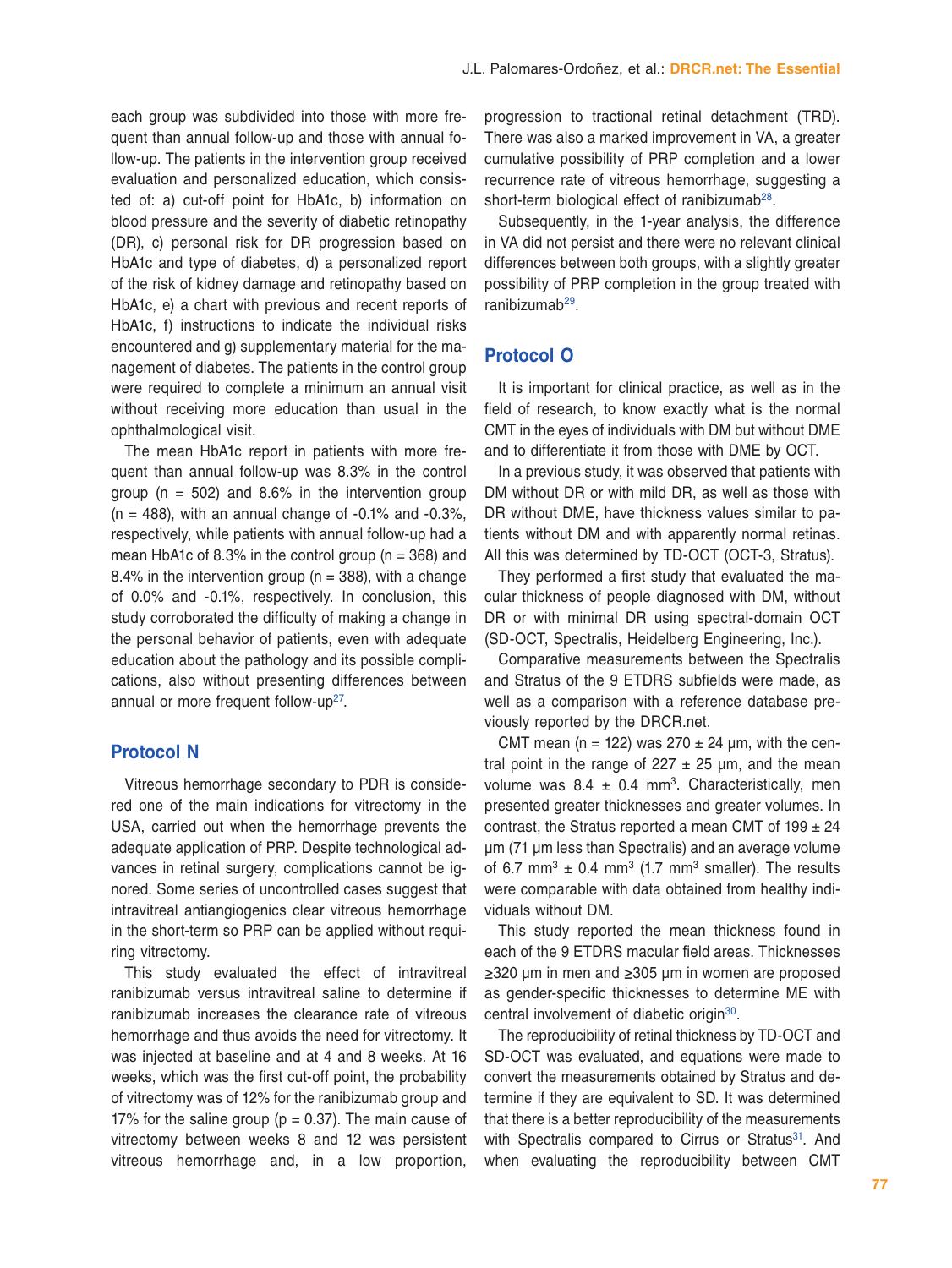obtained by Stratus or by Optovue RTVue, it was concluded that the variability of RTVue is similar to the one of Stratus or Cirrus<sup>32</sup>.

The analysis provided by the network is useful for evaluating and comparing the results between trials and for the development of specific cut-off points of the different SD-OCTs available for subsequent clinical trials.

## **Protocol P**

Even when cataract surgery is performed in diabetic patients routinely, there is limited data on VA and the behavior of CMT after said surgery in patients with DME.

This was a pilot, observational study with the main objective of assessing VA and the behavior of ME after cataract surgery in the eyes of patients previously diagnosed with DME with central involvement. They included 63 patients diagnosed with DME in at least 1 eye  $(CMT > 250 \mu m$  by TD-OCT,  $> 310 \mu m$  by SD-OCT). Thirty-five percent ( $n = 21$ ) of the patients did not receive treatment for macular edema during the study. Forty-three percent ( $n = 26$ ) received treatment before surgery (focal/grid laser, intravitreal triamcinolone within 4 months prior to surgery, intravitreal antiangiogenics within 2 months prior to surgery). Seven percent  $(n = 4)$  received intraoperative treatment and  $42\%$  $(n = 25)$  received postoperative treatment. Of all patients who received treatment,  $69\%$  (n = 27) received intravitreal antiangiogenics.

At the end of the follow-up, at week 16, a change in the mean VA of +12 letters was observed (95% CI: +8 to +16), a gain of at least 4 lines was observed in 32% (95% CI: 20-45%) of the eyes, with a VA worsening of at least 2 lines in 10% (95% CI: 4-21%). Secondarily, a change in the mean CMT by OCT of -11 μm (95% CI: -51 to 28μm) at 16 weeks was observed.

This study has the limitation of a small sample size associated with a heterogeneous treatment for DME; however, with the results obtained, it is estimated that at least half of the operated eyes that had previous diagnosis of DME may not show visual improvement. Due to the low level of evidence, it is not possible to obtain definitive conclusions in this study $33$ .

## **Protocol Q**

It is widely accepted that DM increases the incidence of cataracts and may increase the risk of poor vision after surgery. On the other hand, cataract surgery has been reported as a risk factor for the incidence of DME or for the progression of DR.

The objective of this study was to determine the incidence of ME with central involvement after cataract surgery in patients with DR without pre-existing central macular thickening. This study enrolled 293 patients into 4 groups according to OCT: 1) without DME, defined as a central macular thickness less than the normal mean in all subfields; 2) "possible" DME in the central field, defined as a thickness between the mean and +2 standard deviations from the normal; 3) non-central "possible" DME, defined as a thickness of at least 1 non-central field between the mean and +2 standard deviations, and 4) "definitive" non-central DME, defined as at least one non-central field of at least +2 standard deviations.

The results were evaluated 16 weeks after surgery. It started with 329 participants; however, after adjusting for exclusion criteria and for the follow-up at 16 weeks, data from 261 eyes were analyzed. No eyes with previous DME developed EM with central involvement. Ten of the 97 (10%, 95% CI: 5-18%) eyes without central involvement prior to surgery developed central DME, 18 of the 147 (12%, 95% CI: 7-19%) eyes with "possible" central involvement developed central DME. The rate of development of DME with central involvement 16 weeks after cataract surgery differed according to the history of previous treatment for DME (p <0.001). Of the patients who had been previously treated for DME, 21% (95% CI: 14-30%) developed central ME, while 4% (95% CI: 29%) of those who did not have a history of prior treatment developed central ME. As for DR, 82% did not present changes, while 10% progressed. It was also found that those eyes with better VA and less severe DR at the beginning of the study had a lower incidence of central DME.

In conclusion, it was demonstrated that there is a higher possibility of developing DME with central involvement after cataract surgery in patients with non-central ME at baseline, as well as with history of previously treated DME with central involvement<sup>34</sup>.

### **Protocol R**

DME is the most common cause of MVL in patients with DR. The increase of several cytokines and other proinflammatory factors plays a role in DME explaining, at least in part, the pathophysiology of the disease. Non-steroidal anti-inflammatory drugs have been used for postoperative inflammation. Topical nepafenac is frequently used for the treatment of postoperative cystoid macular edema.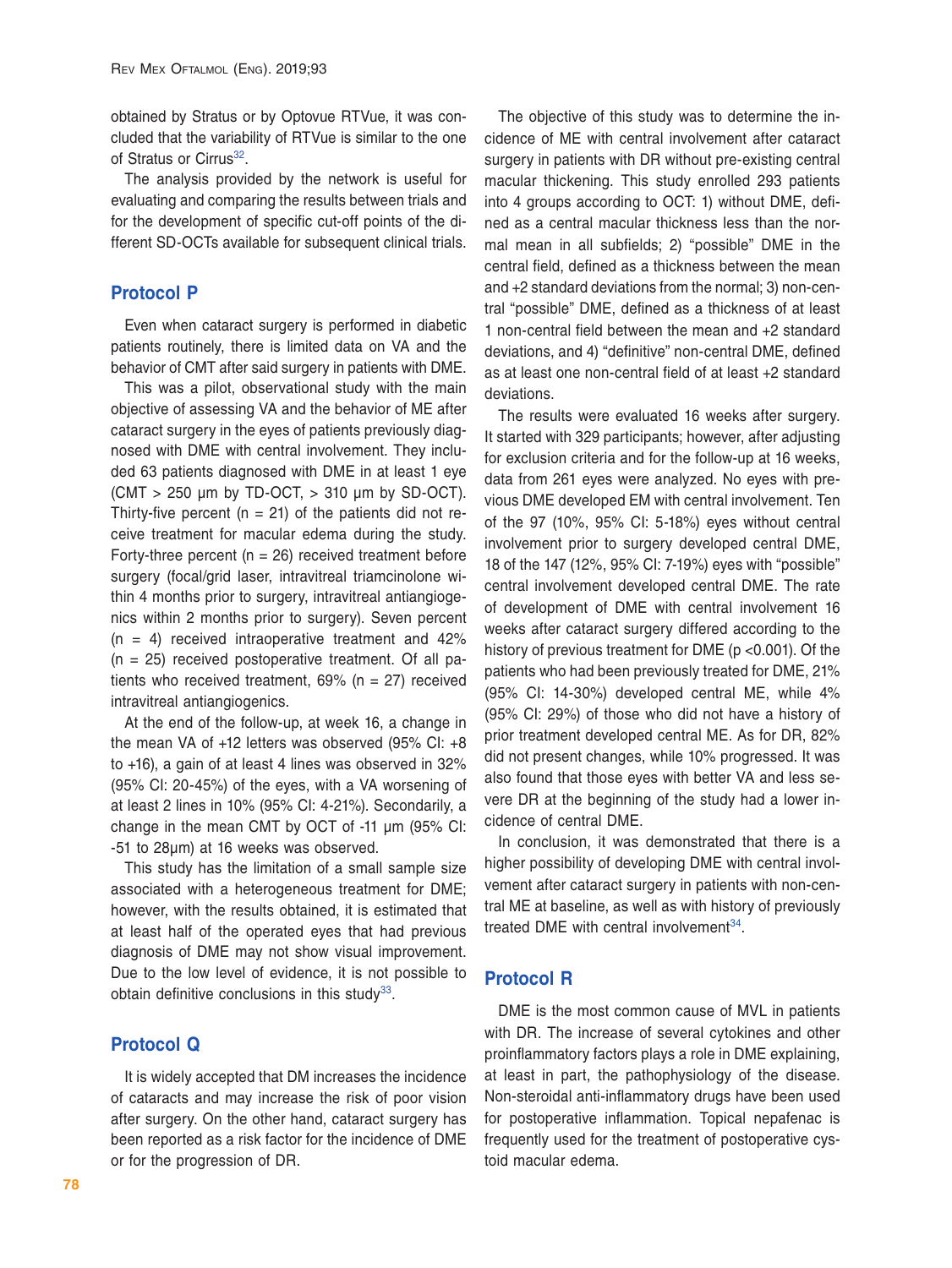The main objective of this study was to evaluate the role of topical 0.1% nepafenac in eyes with non-central DME, defined as thickening within 3,000 μm from the center, without involving the fovea.

Patients were randomized into 2 groups ( $n = 125$ ). Group 1 ( $n = 61$ ) received nepafenac 3 times a day. Group 2 ( $n = 64$ ) received placebo. The initial follow-up was 12 months and treatment for DME was not allowed unless central involvement was observed.

The initial mean volume by TD-OCT was 7.8 mm<sup>3</sup> and mean central thickness was 223 μm. The change at 12 months was  $-0.03$  mm<sup>3</sup> in group 1 and  $-0.02$  mm<sup>3</sup> in group 2, without differences when analyzed after adjusting for state of the lens and HbA1c. In group 1, 7 eyes (11%) developed central DME, while in group 2 nine eyes (14%) developed it. Of which 5 eyes in group 1 and 3 eyes in group 2 required treatment.

The average change in VA was 0.09 letters and -0.15 letters, respectively, with a difference of 0.2 letters between the groups ( $p = 0.82$ ). Among the side effects was a case of corneal lysis in one eye of the group treated with nepafenac, with a history of severe dry eye.

In conclusion, no benefit was found with the topical use of nepafenac for 12 months in terms of retinal thickness by OCT or VA. Nepafenac appears to be well tolerated, without showing differences in adverse effects compared to the control group<sup>35</sup>.

#### **Protocol S**

PRP has been the standard treatment for PDR since the reports by the DRS and the ETDRS. Currently, with the advent of intravitreal antiangiogenic therapy, new alternative treatments have been proposed, based on the antiangiogenic effect of these drugs.

Protocol S evaluated the noninferiority of 0.5 mg ranibizumab (Lucentis, Genentech) versus PRP for the treatment of PDR with or without DME in patients without previous PRP. Participants were randomized ( $n = 305$ , 294 eyes) into 2 groups. Group 1 received PRP, completed in 1 to 3 visits, and group 2 received ranibizumab at baseline and every 4 weeks if they met the retreatment criteria, and could receive rescue laser if needed. In case of DME, group 1 could receive antiangiogenic treatment. In case of vitreous hemorrhage or tractional retinal detachment, vitrectomy was indicated.

The main result was a BCVA gain of +2.8 letters in group 1 compared to  $+0.2$  in group 2 (p <0.001) after 2 years of follow-up. Also, patients in group 1 showed increased visual field loss. Vitrectomy was performed in 15% of patients in group 1 and in 4% in group 2.

More patients in group 1 developed DME (28 versus 9%) and 53% of patients in group 1 also received ranibizumab and only 6% of group 2 received PRP.

At 2 years there was no statistical difference in terms of activity or regression of neovascularization between both groups. There were no differences in the rates of retinal detachment, neovascular glaucoma or vitreous hemorrhage between both groups. The vitrectomy rate was significantly higher in the PRP group (15%) than in the ranibizumab group  $(4\%)^{36}$ .

In a cost-benefit analysis in terms of monotherapy with ranibizumab or PRP for PDR, it was observed that it was more appropriate to initiate monotherapy with PRP for patients with PDR but without associated DME, and ranibizumab for those with DME at the time of diagnosis $37$ .

The 5-year results ( $n = 184$ ) show that the average number of injections in group 1 was 7.9 and in group 2, 19.2. The mean change in VA was +10.5 versus +14.3 letters ( $p = 0.68$ ), and the mean final BCVA in both groups was 20/25, which was consistent with the data at 2 years. Even though at 2 years group 1 had a greater loss of visual field, the decrease in peripheral visual field progressed in both groups during the 5 years of follow-up, with both 30-2 and 60-4 Humphrey visual field. The mean change in cumulative total score was -572 (635) dB versus -330 (645) dB, and the difference between groups was not statistically significant  $(p = 0.4)$ . More than half of the eyes in group 1 were treated with ranibizumab for DM[E38](#page-12-35).

An important question that this protocol answers is whether treatment with ranibizumab poses a risk of developing serious complications in the absence of PRP after 5 years of follow-up. Few eyes in both groups developed neovascular glaucoma or neovascularization of the iris, and the incidence rate was similar. The overall rate of retinal detachment (mainly tractional) was highest in group 1 (15 versus 6%). At least half of the eyes in both groups developed some degree of vitreous hemorrhage, but only 42% in group 1 and 22% in group 2 required vitrectomy<sup>38</sup>.

In conclusion, this protocol demonstrates that ranibizumab is not inferior to PRP in terms of final BCVA, so both therapies are adequate in the treatment of PDR, mainly for those with coexisting DME. When selecting a treatment, it is important to keep in mind individual factors of the patient, such as the possibility of close monitoring, costs and metabolic control status.

#### **Protocol T**

Among the wide variety of antiangiogenic agents available, aflibercept, bevacizumab, and ranibizumab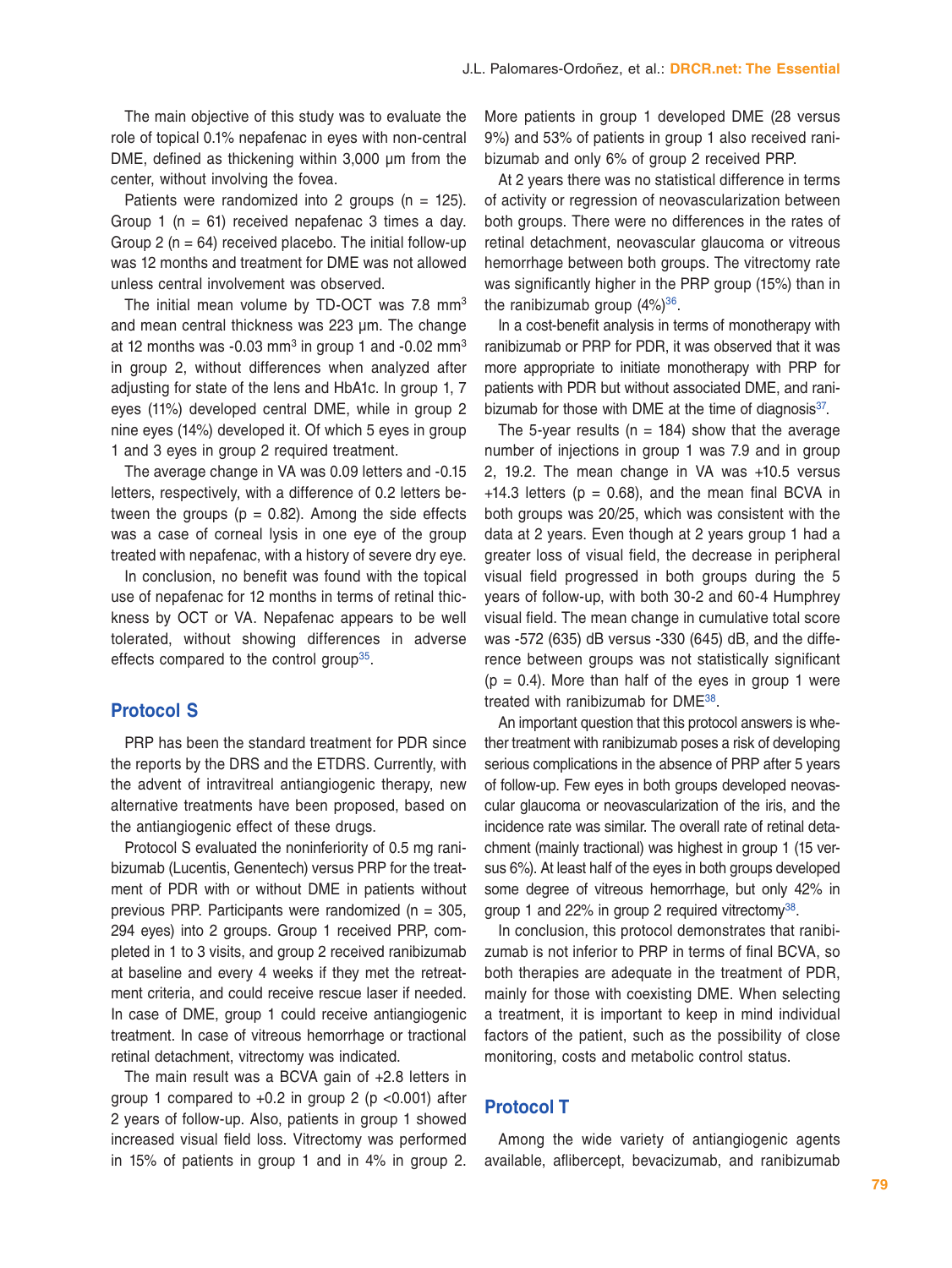are the most frequently used. All three have shown an important benefit and an adequate safety profile for the treatment of DME.

In this protocol, the three agents were compared. Patients ( $n = 660$ ) were randomized into 3 groups: 1) 2.0 mg aflibercept, 2) 1.25 mg bevacizumab or 3) 0.3 mg ranibizumab. Doses were applied at baseline and then every 4 weeks (except if the response criteria were met during the first year), and every 4 to 16 weeks in the second year. The main objective was to evaluate the change in BCVA.

During the first year, improvement in VA was +13.3 with aflibercept, 9.7 with bevacizumab and 11.2 with ranibizumab, with a statistical but not clinically significant difference. When performing the analysis by VA ranges, in the group of VA 20/32 to 20/40 there was no statistical difference ( $p > 0.5$ ), but if the initial VA was 20/50 or worse, aflibercept was better compared to the other two drugs (aflibercept versus bevacizumab [p <0.001], aflibercept versus ranibizumab  $[p = 0.003]$  and no differen-ce between ranibizumab and bevacizumab<sup>[39](#page-12-36)</sup>.

In the 2-year analysis, the results were similar. Patients with better initial BCVA achieved similar improvement with the three drugs. In those with an initial BCVA of 20/50 or worse, aflibercept induced the highest improvement of BCVA; however, the difference was lower than in the first year and it was not statistically significant compared to ranibizumab, but it was statistically significant compared to bevacizumab. The number of injections during the second year was less than in the first year.

It can be concluded that with any of the 3 antiangiogenic agents, there is a VA improvement, and patients with a worse VA at baseline may benefit from initial treatment with aflibercept<sup>40</sup>.

## **Protocol U**

The benefit of antiangiogenic agents has been demonstrated for the visual improvement and the decrease of CMT in eyes with DME. However, at least between 32 and 66% of the eyes treated with monthly antiangiogenics for 6 months show persistent edema associated with low vision.

This study compared treatment with ranibizumab as monotherapy versus the addition of a dexamethasone implant in patients with persistent DME (DME treated with at least 3 loading doses of an antiangiogenic agent [bevacizumab, ranibizumab or aflibercept] within the 20 previous weeks).

Subjects were randomized (n = 116) in 2 groups: 1) 0.3 mg ranibizumab plus a 700 μg dexamethasone implant or 2) placebo implant plus 0.3 mg ranibizumab. Patients were evaluated every 4 weeks for 24 weeks and the need for retreatment was re-evaluated.

VA improvement was +2.7 letters in group 1 and +3 letters in group 2 (95% CI:  $-3.6$  a 2.5; p = 0.73). A gain of ≥10 letters occurred in 22% of patients in group 1 and in 14% in group 2. CMT reduction was -110 μm in group 1 and -62 μm in group 2. In group 1, 29% developed intraocular hypertension compared to <1% in group 2 ( $p < 0.001$ ). The total number of injections during the 24 weeks was 5.6 in group 1 and 5.7 in group 2.

In conclusion, adding dexamethasone to the antiangiogenic therapy did not show an additional visual improvement, while an additional decrease of the central macular thickness was determined when compared to the group treated with monotherapy. As it was reported in previous studies, the sustained-release dexamethasone implant predisposes to an increase in intraocular pressure, so its use should be monitored closely $41$ .

# **Protocols currently in development** *Protocol V*

The objective of the protocol is to evaluate the treatments for DME in eyes with very good vision. It will include eyes with DME by SD-OCT and a VA  $\geq$  20/25. Patients will be randomized to receive early treatment with antiangiogenics (aflibercept and ziv-aflibercept) or early laser with delayed antiangiogenics. And the main outcome will be to evaluate the proportion of eyes with a loss of  $\geq$  5 letters in 2 years.

#### *Protocol W*

This protocol consists of administering an intravitreal antiangiogenic (aflibercept) as a preventive therapy in patients with high risk of visual loss.

The primary objective is to evaluate the safety and efficacy of antiangiogenics versus observation in eyes with severe NPDR and a VA  $\geq$  20/25 without DME and without previous treatment, as a preventive measure for the appearance of DME or PDR.

## *Protocol AA*

It will evaluate peripheral DR lesions by ultra-widefield imaging (UWFI) and its association with the progression of DR severity. The objective is to assess if the evaluation of peripheral lesions by UWFI allows the evaluation of DR and to predict the progression rate over time,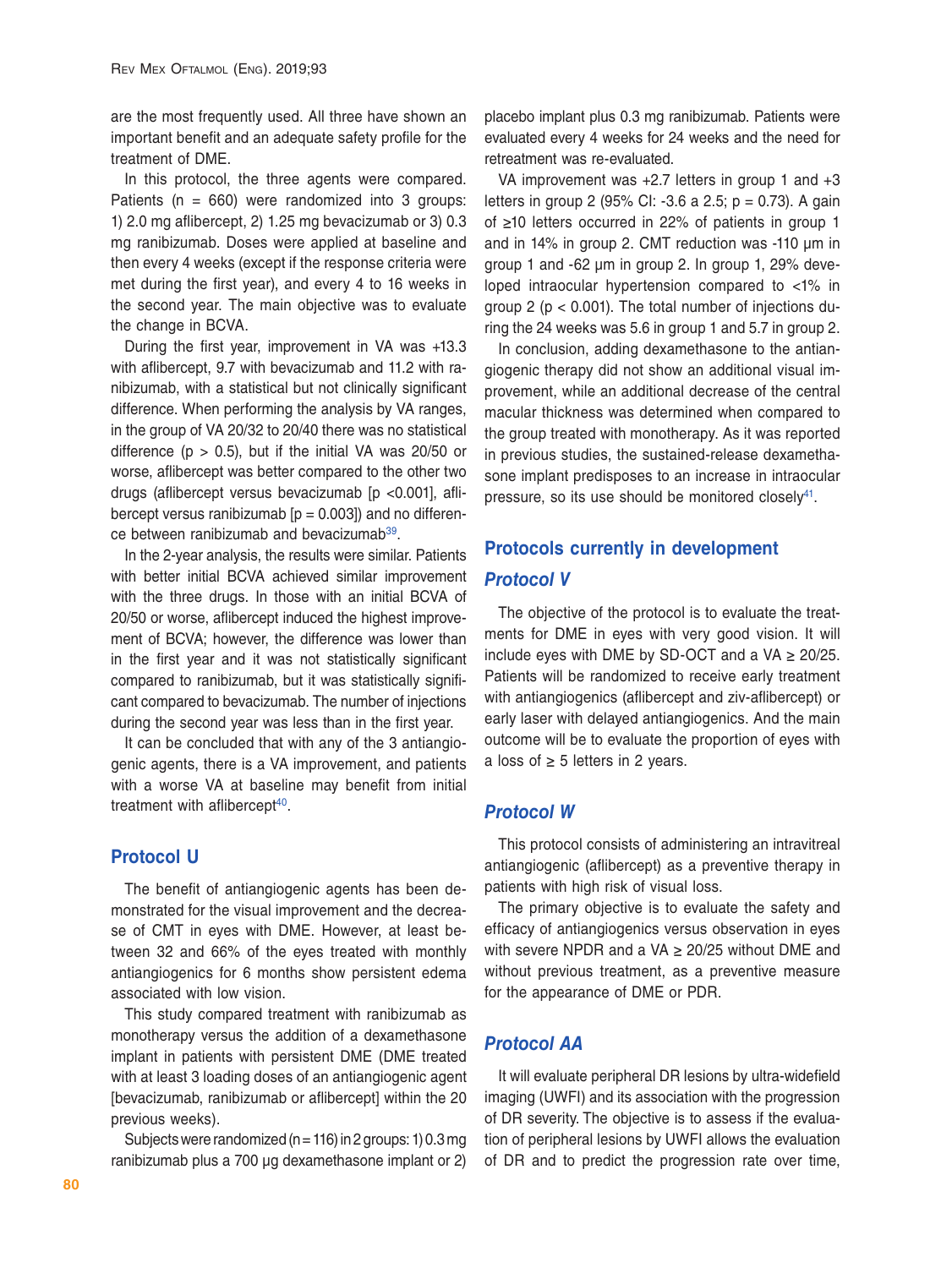compared with 7 standard ield stereoscopic paired photos. Eyes with untreated NPDR and without macular edema will be included. Patients will undergo annual monitoring for 4 years to evaluate the relative risk of progression of two or more severity levels in groups with and without peripheral lesions using UWFI (Optos).

### *Protocol AB*

This study will compare the treatment with intravitreal antiangiogenics (aflibercept) versus early vitrectomy for the treatment of vitreous hemorrhage secondary to PDR. The main objective is to compare the VA at 6 months after each of the interventions. In the antiangiogenics group, at least 2 monthly doses will be applied upon study initiation and later, vitrectomy may be performed up to 4 months later *pro re nata* in case of vitreous hemorrhage persistence. PRP may be applied if antiangiogenic treatment alone does not achieve disease control. In the vitrectomy group, surgery will be performed with intraoperative PRP in the first 2 weeks after randomization. Antiangiogenic injections may be applied in case of recurrent hemorrhage.

#### *Protocol AC*

It will consist in the administration of intravitreal aflibercept versus bevacizumab with delayed aflibercept for DME with central involvement. The objective is to compare the efficacy in terms of VA change. Patients in the bevacizumab group will be candidates for changing to aflibercept after 12, 16, 20 and 24 weeks if they meet the established criteria.

## *Protocol AD (PROMINENT study)*

The objective is to evaluate whether treatment with pemfibrate (0.2 mg/12 h orally) compared to placebo reduces the rate of DR progression in type 2 diabetic patients with NPDR.

## *Protocol GEN*

The objective of this study is to create a gene bank and to collect information about clinical phenotypes for the scientific community with the rationale that in the future this can provide enough information to evaluate susceptibility or genetic resistance regarding DR. Likewise, it is intended to determine variants that may impact on key biomarkers in the development of DME and neovascularization.

#### **Conclusion**

During the last few years, the DRCR network has provided clinical results on important research questions regarding the treatment of DME and, recently, of DR.

There has been an answer to questions about treatments and technological innovations, either directly or indirectly, which otherwise would not have been answered by the industry or by other entities.

Antiangiogenic agents have been accepted globally as the first-line treatment in the management of ME and have shifted focal laser as adjuvant therapy in selected cases. Also, the application of grid macular laser is now in disuse. What currently is still under discussion is the management of PDR. It is well known the non-inferiority of antiangiogenics; however, their choice as first-line therapy is still controversial. In addition, steroids have shown certain benefit, although currently, they continue to be a second-line treatment for DME.

It should be noted that the conclusions provided by the network are the result of a collaboration between a group of clinical researchers who participate in academic centers, as well as in private practices, which, at least in theory, entails the ability to correctly extrapolate the results to daily clinical practice. However, we suggest that the results should be interpreted with caution always considering the individual characteristics of each patient, our environment and our main goal, which is to obtain the greatest benefit for patients using the selected therapy.

## **Funding**

The present work was funded by the patronage of the Fundación Hospital Nuestra Señora de la Luz, Institución de Asistencia Privada. The funding organization had no role in the design or conduct of this investigation.

#### **Conflicts of interest**

No conflicts of interest are reported by any author.

#### **Ethical disclosures**

The present work has been evaluated and authorized with the number AR-Ret-0015.

**Protection of human and animal subjects.** The authors declare that no experiments were performed on humans or animals for this study.

**Confidentiality of data.** The authors declare that no patient data appear in this article.